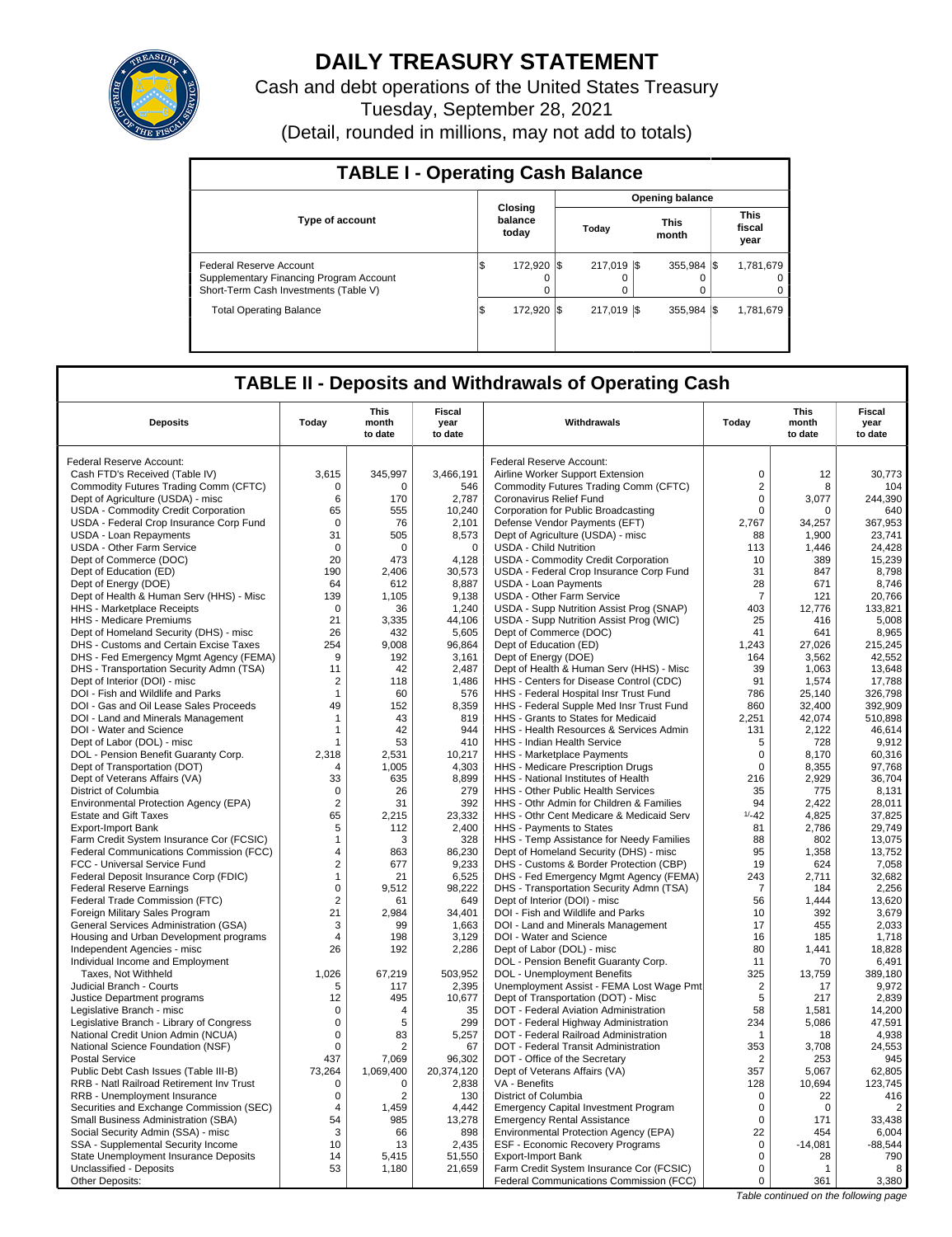## **TABLE II cont. - Deposits and Withdrawals of Operating Cash**

| <b>Deposits</b>                                                                                                             | Today    | <b>This</b><br>month<br>to date             | <b>Fiscal</b><br>year<br>to date | Withdrawals                                                                                                                  | Today          | <b>This</b><br>month<br>to date                | <b>Fiscal</b><br>year<br>to date           |  |
|-----------------------------------------------------------------------------------------------------------------------------|----------|---------------------------------------------|----------------------------------|------------------------------------------------------------------------------------------------------------------------------|----------------|------------------------------------------------|--------------------------------------------|--|
| <b>TARP</b>                                                                                                                 | 1        | $\mathbf{1}$                                | 118                              | FCC - Universal Service Fund                                                                                                 | $\overline{0}$ | 279                                            | 8,264                                      |  |
| Thrift Savings Plan Transfer                                                                                                | 347      | 3,324                                       | 47,514                           | Federal Deposit Insurance Corp (FDIC)                                                                                        | $\overline{2}$ | 44                                             | 882                                        |  |
|                                                                                                                             |          |                                             |                                  | Federal Employees Insurance Payments                                                                                         | 284            | 7,066                                          | 89,054                                     |  |
|                                                                                                                             |          |                                             |                                  | Federal Salaries (EFT)                                                                                                       | 105            | 16,081                                         | 205.396                                    |  |
|                                                                                                                             |          |                                             |                                  | Federal Trade Commission (FTC)                                                                                               | $\mathbf 0$    | 18                                             | 546                                        |  |
|                                                                                                                             |          |                                             |                                  | General Services Administration (GSA)                                                                                        | 99             | 2,183                                          | 27,023                                     |  |
|                                                                                                                             |          |                                             |                                  | Housing and Urban Development programs                                                                                       | 153            | 6,071                                          | 72,365                                     |  |
|                                                                                                                             |          |                                             |                                  | Independent Agencies - misc                                                                                                  | 52             | 370                                            | 3,959                                      |  |
|                                                                                                                             |          |                                             |                                  | <b>Interest on Treasury Securities</b>                                                                                       | $\mathbf 0$    | 1,364                                          | 287,012                                    |  |
|                                                                                                                             |          |                                             |                                  | IRS - Advanced Child Tax Credit (EFT)                                                                                        | $\mathbf 0$    | 13,448                                         | 38,014                                     |  |
|                                                                                                                             |          |                                             |                                  | IRS - Economic Impact Payments (EFT)                                                                                         | $\mathbf 0$    | 1,250                                          | 443,931                                    |  |
|                                                                                                                             |          |                                             |                                  | IRS Tax Refunds Business (EFT)                                                                                               | 104            | 2,013                                          | 30,430                                     |  |
|                                                                                                                             |          |                                             |                                  | IRS Tax Refunds Individual (EFT)                                                                                             | 86             | 7,930                                          | 340,864                                    |  |
|                                                                                                                             |          |                                             |                                  | Judicial Branch - Courts                                                                                                     | $\overline{7}$ | 111                                            | 2,082                                      |  |
|                                                                                                                             |          |                                             |                                  | Justice Department programs                                                                                                  | 147            | 2,284                                          | 21,714                                     |  |
|                                                                                                                             |          |                                             |                                  | Legislative Branch - misc                                                                                                    | $\mathbf{1}$   | 89                                             | 1,232                                      |  |
|                                                                                                                             |          |                                             |                                  | Legislative Branch - Library of Congress                                                                                     | 3              | 22                                             | 697                                        |  |
|                                                                                                                             |          |                                             |                                  | <b>NASA</b>                                                                                                                  | 132            | 1,646                                          | 20,054                                     |  |
|                                                                                                                             |          |                                             |                                  | National Credit Union Admin (NCUA)                                                                                           | $\mathbf{1}$   | 17                                             | 2,764                                      |  |
|                                                                                                                             |          |                                             |                                  | National Science Foundation (NSF)                                                                                            | $\Omega$       | 733                                            | 7,048                                      |  |
|                                                                                                                             |          |                                             |                                  | Postal Service Money Orders and Other                                                                                        | 148            | 2,940                                          | 42,221                                     |  |
|                                                                                                                             |          |                                             |                                  | Public Debt Cash Redemp. (Table III-B)                                                                                       | 108,314        | 1,192,499                                      | 19,080,181                                 |  |
|                                                                                                                             |          |                                             |                                  | Railroad Retirement Board (RRB) - misc                                                                                       | $\Omega$       | $\overline{4}$                                 | 50                                         |  |
|                                                                                                                             |          |                                             |                                  | <b>RRB - Benefit Payments</b>                                                                                                | $\mathbf{1}$   | 1,164                                          | 14,051                                     |  |
|                                                                                                                             |          |                                             |                                  | Securities and Exchange Commission (SEC)                                                                                     | 132            | 290                                            | 1,416                                      |  |
|                                                                                                                             |          |                                             |                                  | Small Business Administration (SBA)                                                                                          | 3.323          | 58.104                                         | 701.483                                    |  |
|                                                                                                                             |          |                                             |                                  | Social Security Admin (SSA) - misc                                                                                           | 18             | 330                                            | 4,589                                      |  |
|                                                                                                                             |          |                                             |                                  | SSA - Benefits Payments                                                                                                      | $2/-4$         | 84,262                                         | 1,000,041                                  |  |
|                                                                                                                             |          |                                             |                                  | SSA - Supplemental Security Income                                                                                           | 7              | 4,557                                          | 54,769                                     |  |
|                                                                                                                             |          |                                             |                                  | <b>Transportation Services</b>                                                                                               | $\Omega$       | 150                                            | 1,287                                      |  |
|                                                                                                                             |          |                                             |                                  | Other Withdrawals:                                                                                                           |                |                                                |                                            |  |
|                                                                                                                             |          |                                             |                                  | Agency for Internat'l Development                                                                                            | 120            | 2,788                                          | 22,834                                     |  |
|                                                                                                                             |          |                                             |                                  | <b>State Department</b>                                                                                                      | 218            | 1.509                                          | 18.270                                     |  |
|                                                                                                                             |          |                                             |                                  | Thrift Savings Plan Transfer                                                                                                 | 62             | 11,189                                         | 82,792                                     |  |
|                                                                                                                             |          |                                             |                                  | Unclassified                                                                                                                 | 1,216          | 26,971                                         | 341,105                                    |  |
|                                                                                                                             |          |                                             |                                  |                                                                                                                              |                |                                                |                                            |  |
| <b>Total Other Deposits</b><br>Change in Balance of Uncollected                                                             | 348      | 5.085                                       | 82,507                           | Total, Other Withdrawals                                                                                                     | 1,615          | 61,397                                         | 760,199                                    |  |
| Funds                                                                                                                       | 0        | $\mathbf 0$                                 | 0                                |                                                                                                                              |                |                                                |                                            |  |
| <b>Transfers from Depositaries</b>                                                                                          | 0        | $\mathbf 0$                                 | $\mathbf 0$                      | <b>Transfers to Depositaries</b>                                                                                             | $\Omega$       | $\mathbf 0$                                    | $\mathbf 0$                                |  |
| <b>Total Federal Reserve Account</b>                                                                                        | 82,229   | 1,545,178                                   | 25,174,551                       | <b>Total Federal Reserve Account</b>                                                                                         | 126,328        | 1,728,242                                      | 26,783,310                                 |  |
| Short-Term Cash Investments:<br>Transfers from Federal Reserve Account<br>(Table V)<br>Total Deposits (excluding transfers) | $\Omega$ | $\Omega$<br>82,229 \$1,545,178 \$25,174,551 | $\Omega$                         | Short-Term Cash Investments:<br>Transfers to Federal Reserve Account<br>(Table V)<br>Total Withdrawals (excluding transfers) | O              | $\Omega$<br>126,328 \$ 1,728,242 \$ 26,783,310 |                                            |  |
|                                                                                                                             |          |                                             |                                  | Net Change in Operating Cash Balance                                                                                         | $-44,099$ \\$  |                                                | $-183,064$ \$ $-1,608,759$<br>See Footnote |  |
|                                                                                                                             |          |                                             |                                  |                                                                                                                              |                |                                                |                                            |  |

| <b>TABLE III-A - Public Debt Transactions</b> |               |          |                                 |  |                                  |                                       |     |                       |          |                |  |             |  |  |  |  |  |  |  |  |  |  |  |  |  |  |  |  |  |  |  |  |  |  |  |  |  |  |  |  |  |                                 |  |                           |
|-----------------------------------------------|---------------|----------|---------------------------------|--|----------------------------------|---------------------------------------|-----|-----------------------|----------|----------------|--|-------------|--|--|--|--|--|--|--|--|--|--|--|--|--|--|--|--|--|--|--|--|--|--|--|--|--|--|--|--|--|---------------------------------|--|---------------------------|
| <b>Issues</b>                                 | Today         |          | <b>This</b><br>month<br>to date |  | <b>Fiscal</b><br>year<br>to date | <b>Redemptions</b>                    |     |                       |          | Today          |  |             |  |  |  |  |  |  |  |  |  |  |  |  |  |  |  |  |  |  |  |  |  |  |  |  |  |  |  |  |  | <b>This</b><br>month<br>to date |  | Fiscal<br>year<br>to date |
| Marketable:                                   |               |          |                                 |  |                                  | Marketable:                           |     |                       |          |                |  |             |  |  |  |  |  |  |  |  |  |  |  |  |  |  |  |  |  |  |  |  |  |  |  |  |  |  |  |  |  |                                 |  |                           |
| Bills:                                        |               |          |                                 |  |                                  | <b>Bills</b>                          |     | $106,200$ $\sqrt{\$}$ |          | 1,109,030   \$ |  | 16,248,961  |  |  |  |  |  |  |  |  |  |  |  |  |  |  |  |  |  |  |  |  |  |  |  |  |  |  |  |  |  |                                 |  |                           |
| <b>Regular Series</b>                         | 41,198 \$     |          | 667,026 \$                      |  | 10,556,018                       | <b>Notes</b>                          |     | 0                     |          | 35,000         |  | 2,197,837   |  |  |  |  |  |  |  |  |  |  |  |  |  |  |  |  |  |  |  |  |  |  |  |  |  |  |  |  |  |                                 |  |                           |
| <b>Cash Management Series</b>                 | 30,001        |          | 210,007                         |  | 4,470,151                        | <b>Bonds</b>                          |     |                       |          |                |  | 29,649      |  |  |  |  |  |  |  |  |  |  |  |  |  |  |  |  |  |  |  |  |  |  |  |  |  |  |  |  |  |                                 |  |                           |
| Notes                                         |               | 0        | 132,222                         |  | 4,129,386                        | <b>Federal Financing Bank</b>         |     |                       |          |                |  | 1,209       |  |  |  |  |  |  |  |  |  |  |  |  |  |  |  |  |  |  |  |  |  |  |  |  |  |  |  |  |  |                                 |  |                           |
| <b>Bonds</b>                                  |               | $\Omega$ | 26,555                          |  | 694,820                          | Nonmarketable:                        |     |                       |          |                |  |             |  |  |  |  |  |  |  |  |  |  |  |  |  |  |  |  |  |  |  |  |  |  |  |  |  |  |  |  |  |                                 |  |                           |
| Inflation-Protected Securities Increment      | 261           |          | 7,537                           |  | 83,844                           | United States Savings Securities      |     | 40                    |          | 739            |  | 10,374      |  |  |  |  |  |  |  |  |  |  |  |  |  |  |  |  |  |  |  |  |  |  |  |  |  |  |  |  |  |                                 |  |                           |
| <b>Federal Financing Bank</b>                 |               | n        |                                 |  | $\Omega$                         | <b>Government Account Series</b>      |     | 246,911               |          | 3,859,542      |  | 99,586,360  |  |  |  |  |  |  |  |  |  |  |  |  |  |  |  |  |  |  |  |  |  |  |  |  |  |  |  |  |  |                                 |  |                           |
| Nonmarketable:                                |               |          |                                 |  |                                  | Hope Bonds                            |     | 0                     |          |                |  | $\Omega$    |  |  |  |  |  |  |  |  |  |  |  |  |  |  |  |  |  |  |  |  |  |  |  |  |  |  |  |  |  |                                 |  |                           |
| United States Savings Securities:             |               |          |                                 |  |                                  | <b>Domestic Series</b>                |     |                       |          | 11,792         |  | 83,341      |  |  |  |  |  |  |  |  |  |  |  |  |  |  |  |  |  |  |  |  |  |  |  |  |  |  |  |  |  |                                 |  |                           |
| Cash Issue Price                              |               | 6        | 101                             |  | 1,462                            | <b>Foreign Series</b>                 |     |                       |          |                |  | $\Omega$    |  |  |  |  |  |  |  |  |  |  |  |  |  |  |  |  |  |  |  |  |  |  |  |  |  |  |  |  |  |                                 |  |                           |
| Interest Increment                            |               | 3        | 336                             |  | 3,953                            | <b>State and Local Series</b>         |     |                       |          | 3,242          |  | 97,591      |  |  |  |  |  |  |  |  |  |  |  |  |  |  |  |  |  |  |  |  |  |  |  |  |  |  |  |  |  |                                 |  |                           |
| <b>Government Account Series</b>              | 281,686       |          | 3,974,499                       |  | 99,678,689                       | Other                                 |     | 2,069                 |          | 32,696         |  | 412,428     |  |  |  |  |  |  |  |  |  |  |  |  |  |  |  |  |  |  |  |  |  |  |  |  |  |  |  |  |  |                                 |  |                           |
| Hope Bonds                                    |               |          |                                 |  | $\Omega$                         |                                       |     |                       |          |                |  |             |  |  |  |  |  |  |  |  |  |  |  |  |  |  |  |  |  |  |  |  |  |  |  |  |  |  |  |  |  |                                 |  |                           |
| <b>Domestic Series</b>                        |               |          |                                 |  |                                  |                                       |     |                       |          |                |  |             |  |  |  |  |  |  |  |  |  |  |  |  |  |  |  |  |  |  |  |  |  |  |  |  |  |  |  |  |  |                                 |  |                           |
| <b>Foreign Series</b>                         |               |          |                                 |  |                                  |                                       |     |                       |          |                |  |             |  |  |  |  |  |  |  |  |  |  |  |  |  |  |  |  |  |  |  |  |  |  |  |  |  |  |  |  |  |                                 |  |                           |
| State and Local Series                        |               |          | 799                             |  | 118,103                          |                                       |     |                       |          |                |  |             |  |  |  |  |  |  |  |  |  |  |  |  |  |  |  |  |  |  |  |  |  |  |  |  |  |  |  |  |  |                                 |  |                           |
| Other                                         | 2,065         |          | 32,763                          |  | 413,032                          | <b>Total Redemptions</b>              |     | 355,224               | <b>S</b> | $5,052,041$ \$ |  | 118,667,750 |  |  |  |  |  |  |  |  |  |  |  |  |  |  |  |  |  |  |  |  |  |  |  |  |  |  |  |  |  |                                 |  |                           |
| <b>Total Issues</b>                           | $355,218$ \\$ |          | $5,051,846$ \\$                 |  | 120,149,480                      | Net Change in Public Debt Outstanding | I\$ | $-6 S$                |          | $-195$ \\$     |  | 1,481,731   |  |  |  |  |  |  |  |  |  |  |  |  |  |  |  |  |  |  |  |  |  |  |  |  |  |  |  |  |  |                                 |  |                           |
|                                               |               |          |                                 |  |                                  |                                       |     |                       |          |                |  |             |  |  |  |  |  |  |  |  |  |  |  |  |  |  |  |  |  |  |  |  |  |  |  |  |  |  |  |  |  |                                 |  |                           |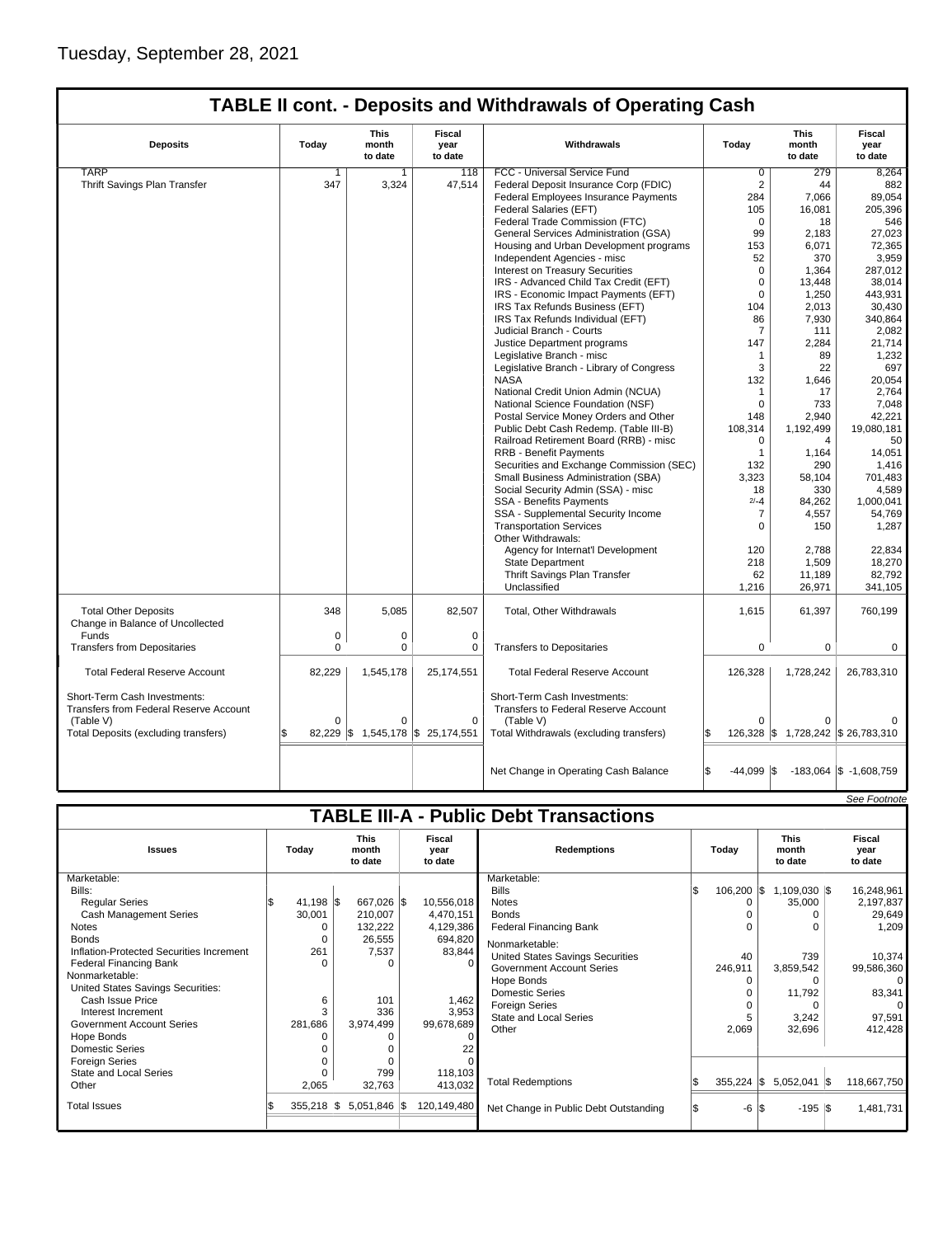| <b>TABLE III-B - Adjustment of Public Debt</b><br><b>Transactions to Cash Basis</b>                                                                                                                                                                                                                                                                      |       |                                                         |     |                                                          |                                                                                             |  |  |  |  |
|----------------------------------------------------------------------------------------------------------------------------------------------------------------------------------------------------------------------------------------------------------------------------------------------------------------------------------------------------------|-------|---------------------------------------------------------|-----|----------------------------------------------------------|---------------------------------------------------------------------------------------------|--|--|--|--|
| <b>Transactions</b>                                                                                                                                                                                                                                                                                                                                      | Today |                                                         |     | <b>This</b><br>month<br>to date                          | <b>Fiscal</b><br>year<br>to date                                                            |  |  |  |  |
| Public Debt Cash Issues:<br>Public Debt Issues (Table III-A)<br>Premium on New Issues<br>Discount on New Issues:<br>Bills (-)<br>Bonds and Notes (-)<br>Federal Financing Bank (-)<br>Government Account Transactions (-)<br>Hope Bonds (-)<br>Interest Increment on United States<br>Savings Securities (-)<br>Inflation-Protected Securities Increment | \$    | 355,218<br>O<br>6<br>0<br>0<br>281,686<br>o<br>3<br>261 | 1\$ | 544<br>136<br>480<br>0<br>3,974,499<br>o<br>336<br>7,537 | 5,051,846   \$20,149,480<br>22,768<br>2,836<br>30,370<br>99,678,689<br>O<br>3.953<br>82,280 |  |  |  |  |
| <b>Total Public Debt Cash Issues</b><br>Deposited in Federal Reserve Account<br><b>Public Debt Cash Redemptions:</b>                                                                                                                                                                                                                                     | \$    | 73,264                                                  | l\$ | 1,069,400                                                | \$20,374,120                                                                                |  |  |  |  |
| Public Debt Redemptions (Table III-A)<br>Premium on Debt Buyback Operation<br>Discount on Debt Buyback Operation (-)<br>Federal Financing Bank (-)<br>Government Account Transactions (-)<br>Hope Bonds (-)<br><b>Total Public Debt Cash Redemptions</b>                                                                                                 | l\$   | 355,224<br>0<br>$\Omega$<br>0<br>246,911<br>$\Omega$    | l\$ | 5,052,041<br>0<br>o<br>O<br>3,859,542<br>O               | \$18,667,750<br>ი<br>0<br>1.209<br>99,586,360<br>O                                          |  |  |  |  |
| Withdrawn from Federal Reserve Acct.                                                                                                                                                                                                                                                                                                                     | l\$   | $108,314$ $\sqrt{\$}$                                   |     |                                                          | 1,192,499 \$19,080,181                                                                      |  |  |  |  |

| <b>TABLE III-C - Debt Subject to Limit</b>                                        |                             |                                                                                                     |                           |                           |  |  |  |  |  |  |
|-----------------------------------------------------------------------------------|-----------------------------|-----------------------------------------------------------------------------------------------------|---------------------------|---------------------------|--|--|--|--|--|--|
|                                                                                   | Closing                     | Opening balance                                                                                     |                           |                           |  |  |  |  |  |  |
| <b>Balance Transactions</b>                                                       | balance<br>todav            | Today                                                                                               | <b>This</b><br>month      | Fiscal<br>year            |  |  |  |  |  |  |
| Debt Held by the Public<br>Intragovernmental Holdings<br><b>Total Public Debt</b> | \$22,264,101<br>6,163,020   | \$22,256,338<br>6.170.790                                                                           | \$22,254,544<br>6,172,774 | \$21,018,952<br>5,926,439 |  |  |  |  |  |  |
| Outstanding<br>Less: Debt Not<br>Subject to Limit:                                | 28,427,122                  | 28,427,128                                                                                          | 28,427,317                | 26,945,391                |  |  |  |  |  |  |
| Other Debt                                                                        | 478                         | 478                                                                                                 | 478                       | 478                       |  |  |  |  |  |  |
| <b>Unamortized Discount</b>                                                       | 19,153                      | 19,159                                                                                              | 19,348                    | 17,271                    |  |  |  |  |  |  |
| <b>Federal Financing Bank</b>                                                     | 6,053                       | 6,053                                                                                               | 6,053                     | 7,262                     |  |  |  |  |  |  |
| Hope Bonds<br>Plus: Other Debt Subject to Limit<br>Guaranteed Debt of             | 0                           | 0                                                                                                   | 0                         | o                         |  |  |  |  |  |  |
| Government Agencies                                                               | $\Omega$                    | $\Omega$                                                                                            | $\Omega$                  | 0                         |  |  |  |  |  |  |
| <b>Total Public Debt</b><br>Subject to Limit                                      |                             | $\frac{1}{2}$ 28,401,438 $\frac{1}{2}$ 28,401,438 $\frac{1}{2}$ 28,401,438 $\frac{1}{2}$ 26,920,380 |                           |                           |  |  |  |  |  |  |
| <b>Statutory Debt Limit</b>                                                       | $$28,401,463$ $$28,401,463$ |                                                                                                     | $\$\,28,401,463$          | SUSP-1                    |  |  |  |  |  |  |
|                                                                                   |                             |                                                                                                     |                           |                           |  |  |  |  |  |  |

| See Footnote |
|--------------|
|--------------|

| <b>TABLE IV - Federal Tax Deposits</b>                                                                                                                                                                                                        |    |                                                           |     |                                                               |     |                                                                      |  |  |  |
|-----------------------------------------------------------------------------------------------------------------------------------------------------------------------------------------------------------------------------------------------|----|-----------------------------------------------------------|-----|---------------------------------------------------------------|-----|----------------------------------------------------------------------|--|--|--|
| Classification                                                                                                                                                                                                                                |    | Today                                                     |     | <b>This</b><br>month<br>to date                               |     | Fiscal<br>year<br>to date                                            |  |  |  |
| Withheld Income and Employment Taxes<br>Individual Income Taxes<br><b>Railroad Retirement Taxes</b><br><b>Excise Taxes</b><br><b>Corporation Income Taxes</b><br><b>Federal Unemployment Taxes</b><br>Estate and Gift Taxes & Misc IRS Rcpts. | \$ | 1,926<br>525<br>6<br>1,012<br>201<br>$\overline{2}$<br>29 | 1\$ | $217,432$ \$<br>45,683<br>420<br>5,689<br>86,382<br>33<br>124 |     | 2,715,287<br>379,590<br>5,283<br>72,600<br>396,225<br>6,387<br>4,662 |  |  |  |
| Total                                                                                                                                                                                                                                         | \$ | $3,700$ $\sqrt{5}$                                        |     | 355,763                                                       | 1\$ | 3,580,033                                                            |  |  |  |
| Cash Federal Tax Deposits:<br><b>Direct</b><br><b>Through Depositaries</b>                                                                                                                                                                    | \$ | $223$ \$<br>3,393                                         |     | $2,045$ \$<br>343,952                                         |     | 30,506<br>3,435,685                                                  |  |  |  |
| Total Cash FTD's                                                                                                                                                                                                                              | \$ | 3,615                                                     | 1\$ | 345,997                                                       | 1\$ | 3,466,191                                                            |  |  |  |
| <b>Inter-agency Transfers</b>                                                                                                                                                                                                                 |    | 85                                                        |     | 9,766                                                         |     | 113,842                                                              |  |  |  |
| Total                                                                                                                                                                                                                                         | \$ | 3,700                                                     | İ\$ | 355,763                                                       | l\$ | 3,580,033                                                            |  |  |  |
|                                                                                                                                                                                                                                               |    |                                                           |     |                                                               |     |                                                                      |  |  |  |

|                                              |  |          |     |                           |          | <i>See Footnote</i> |  |  |  |
|----------------------------------------------|--|----------|-----|---------------------------|----------|---------------------|--|--|--|
| <b>TABLE V - Short-Term Cash Investments</b> |  |          |     |                           |          |                     |  |  |  |
|                                              |  |          |     | <b>Type of Depositary</b> |          |                     |  |  |  |
| <b>Balance Transactions</b>                  |  | А        |     | в                         | c        | Total               |  |  |  |
| Opening Balance Today<br>Deposits:           |  | $\Omega$ | 1\$ | $\Omega$                  | 0<br>1\$ | I\$                 |  |  |  |
| <b>Transfers to Depositaries</b>             |  | O        |     | 0                         | 0        |                     |  |  |  |
| <b>Special Direct Investment</b>             |  | O        |     | 0                         | O        |                     |  |  |  |
| Term Investment                              |  | O        |     | 0                         | O        |                     |  |  |  |
| Repo Investment                              |  | O        |     | 0                         | 0        |                     |  |  |  |
| Withdrawals:                                 |  |          |     |                           |          |                     |  |  |  |
| <b>Treasury Initiated</b>                    |  | O        |     | 0                         | O        |                     |  |  |  |
| Depositary Initiated                         |  | 0        |     | 0                         | O        |                     |  |  |  |
| <b>Special Direct Investment</b>             |  | Ω        |     | 0                         | 0        |                     |  |  |  |
| <b>Term Investment</b>                       |  | O        |     | 0                         | 0        |                     |  |  |  |
| Repo Investment                              |  | 0        |     | $\Omega$                  | O        |                     |  |  |  |
| Closing Balance Today                        |  | 0        | l\$ | 0                         | I\$<br>0 | I\$                 |  |  |  |

| <b>TABLE VI - Income Tax Refunds Issued</b> |       |                                 |        |  |                           |  |  |  |  |  |
|---------------------------------------------|-------|---------------------------------|--------|--|---------------------------|--|--|--|--|--|
|                                             | Today | <b>This</b><br>month<br>to date |        |  | Fiscal<br>year<br>to date |  |  |  |  |  |
| I\$                                         | 0     |                                 | 1.961  |  | 8.120                     |  |  |  |  |  |
|                                             | 0     |                                 | 13.448 |  | 38.014                    |  |  |  |  |  |
|                                             |       |                                 | 974    |  | 87.037                    |  |  |  |  |  |
|                                             | 0     |                                 | 1.250  |  | 443.931                   |  |  |  |  |  |
|                                             | 970   |                                 | 5.416  |  | 68.713                    |  |  |  |  |  |
|                                             | 104   |                                 | 2.013  |  | 30,430                    |  |  |  |  |  |
|                                             | 46    |                                 | 3.615  |  | 65.545                    |  |  |  |  |  |
|                                             | 86    |                                 | 7.930  |  | 340,864                   |  |  |  |  |  |
|                                             |       |                                 | 1\$    |  | IS.                       |  |  |  |  |  |

### **Daily Treasury Statement Footnotes:**

#### **General Footnotes and Statements:**

This statement summarizes the United States Treasury's cash and debt operations for the Federal Government. Treasury's operating cash is maintained in an account at the Federal Reserve Bank of New York and in short-term cash investments. Treasury minimized and then suspended its short-term cash investment program beginning in November 2008, but anticipates investing again when market conditions warrant. Major information sources include: Federal Reserve Banks, Treasury Regional Financial Centers, Internal Revenue Service Centers, various electronic systems, and information on the Public Debt. Information is presented on a modified cash basis. Deposits are reflected as received and withdrawals are reflected as processed.SOURCE: Bureau of the Fiscal Service, Department of the Treasury. Note: The Daily Treasury Statement (DTS) is available by 4:00 p.m. the following business day on the Fiscal Service website https://fiscal.treasury.gov/reports-statements/dts/. For more information, call the Cash Reporting Branch at 202-874-9789.

#### **TABLE II – Deposits and Withdrawals of Operating Cash**

1/Reported as a negative amount due to a return/reversal of \$113 million.